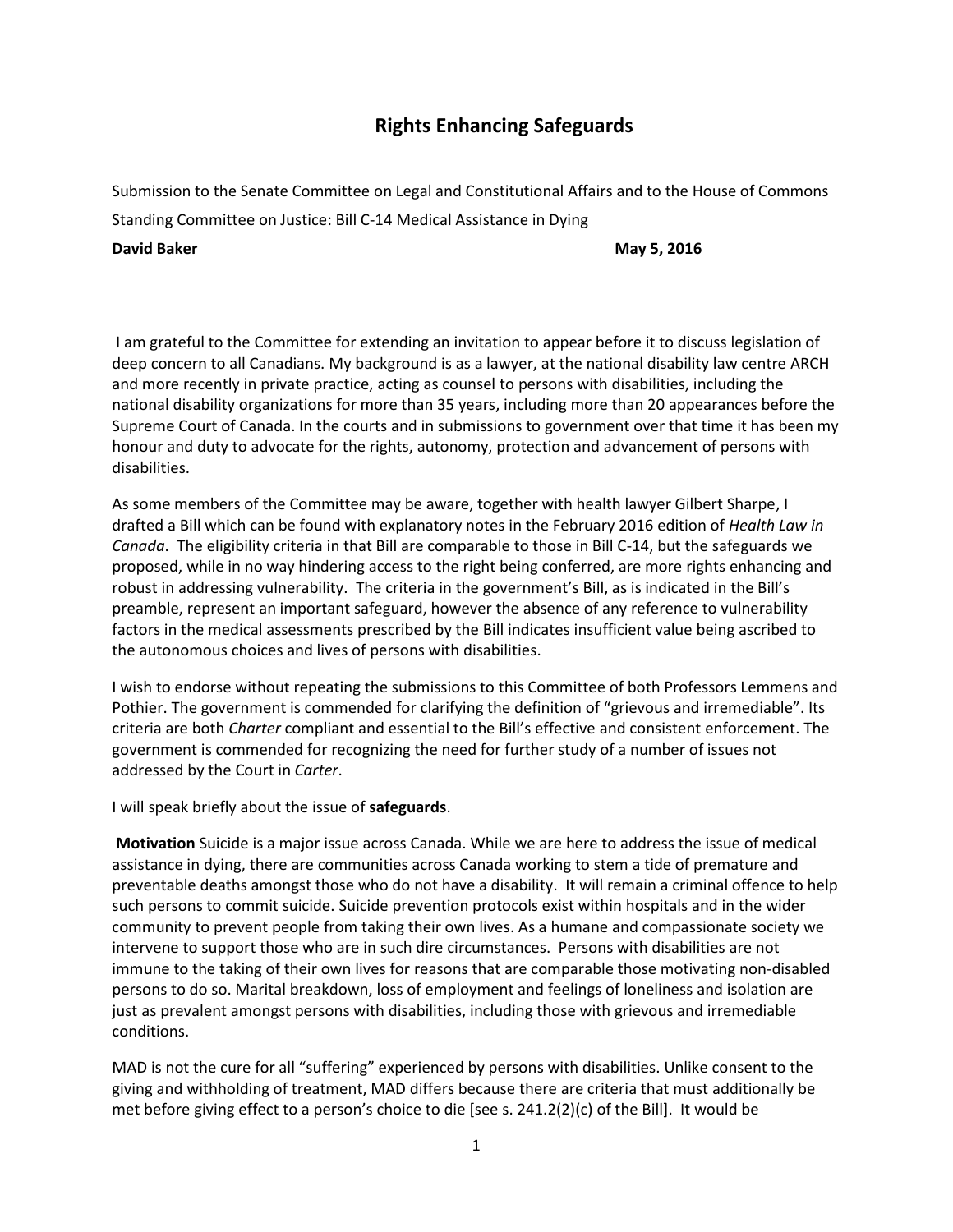discriminatory to treat persons with disabilities differently from persons who are not disabled in comparable circumstances. In *Carter* it is clear that an individual's motivation is important and when the motivation is not based on suffering caused by a grievous and irremediable condition it was not intended that MAD would be legalized. Motivation will not be apparent unless inquiries are made. What is clear is that where there is comparable motivation underlying the psychological suffering of two persons, it is the responsibility of Parliament to develop safeguards that ensures they are treated equally. This would require that assessors go beyond being required to confirm informed and voluntary consent to the receipt of medical assistance in dying ["MAD"] and inquire further into the source of the person's suffering.

Neither the Court in *Carter* nor the Bill provides direction about how this task is to be performed. Parliament was charged with creating safeguards that would ensure that vulnerable persons with disabilities are treated comparably to comparably motivated persons who are not disabled. Vulnerability involves motivation, and the statutory safeguards should expressly ensure assessors examine what is causing a person's suffering. Palliative care assessors are the health care providers with skills and experience in the identification and relief of suffering.

**Error Influence and Choice** Here is evidence accepted by Justice Smith [para. 400] in *Carter* of disabilityrelated motivational factors identified by the persons who were subsequently determined to be eligible for MAD in Oregon, where the statutory criteria requires that death be imminent [within 6 months].:

- a) Loss of autonomy;
- b) Ability to engage in activities to make life enjoyable;
- c) Loss of dignity;
- d) Loss of control of bodily functions;
- e) Perceptions that care requirements represent a burden for family, friends or caregivers;
- f) Pain control, including access to proportionate palliative care and/or hospice care; and
- g) Concerns about the financial implications of care that is not an "insured service".

In order to give an informed consent to MAD it would be necessary for the person to be aware of what choices exist to be made concerning these factors. We are all aware that many people who want and need palliative care in this country are unable to get it. Similarly many people seek a "good death" in their own home surrounded by friends and family. Making this choice, without becoming burdensome for family or friends, may be impossible for some without home care. Social workers address financial matters and nurses or case managers enable personal care.

Parliament may not go as far as did Quebec and guarantee a coincident right to palliative care, but surely it can ensure that people are aware of the choices open to them. This could be accomplished by adding or substituting a palliative care assessment for the opinion of the second physician in s. 241.2(3)(e). A palliative care assessment would in practice be multidisciplinary and would inform people about the choices open to them on the issues that would be uppermost in the minds of those contemplating MAD. Palliative assessments are also intended to identify and alleviate pressures, including pressure created by those close to the person, whether or not intended, that could otherwise amount to undue influence. It is intended to assist people to come to grips with a difficult prognosis, which may initially trigger anxiety, depression and despair and cause people to make a decision to